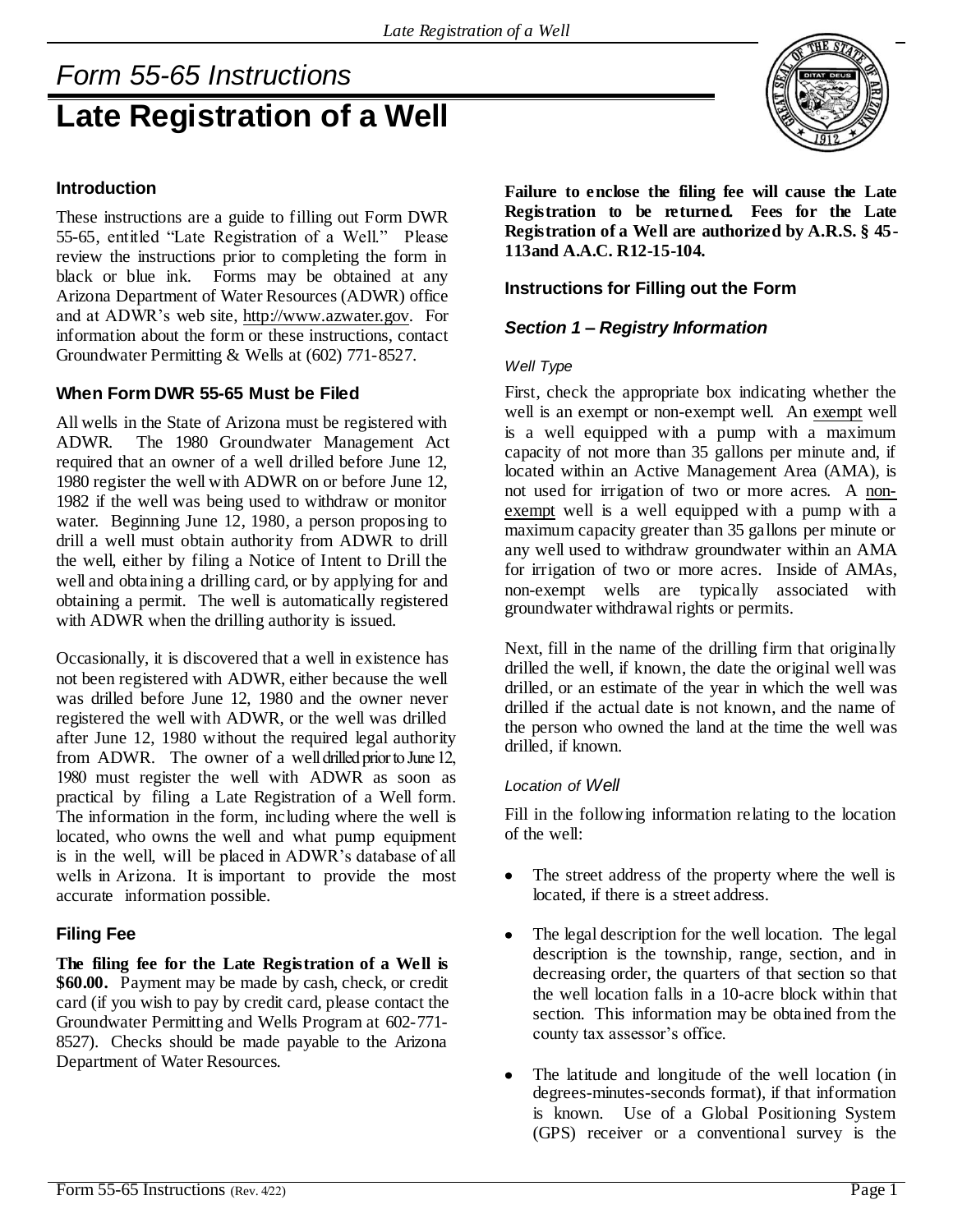preferred method, although the data may also be obtained through estimation from a USGS quadrangle map. If a GPS unit is used, the unit should be adjusted to use the NAD-83 datum. Please indicate if the geographic coordinate datum used was NAD-83, and if not, which datum was used.

- The county tax assessor's parcel identification number and the acreage of the parcel. The parcel identification number ordinarily has at least eight digits, arranged in a book-map-parcel sequence (XXX-XX-XXX). This number and the acreage of the parcel can be obtained from the county tax assessor's office. Federal or State land will not have a parcel identification number.
- The legal description of the place where the water is  $\bullet$ used, if different than the legal description for the location of the well.
- The name of the county where the well is located.

## *Section 2 – Owner Information*

### *Well Owner*

Fill in the well owner's name, mailing address and telephone and fax numbers. If the well owner is a corporation, governmental unit or other entity, provide the name of a contact person.

### *Landowner*

If the land is not owned by the well owner, fill in the name, mailing address and telephone and fax numbers for the landowner. If a company, governmental unit or other entity owns or leases the land, provide the name of a contact person.

## *Section 3 – Questions*

Check the appropriate boxes and fill in information indicating the following:

- 1. Whether the well site is within 100 feet of a septic tank system, sewer disposal area, landfill or hazardous materials or petroleum storage area or tank.
- 2. Whether there is any other well name or identification number for the well. Ranches often name wells and mining or other commercial operations often have their own numbers. There may be a Public Water Supply (PWS) number or a number provided by the Arizona Department of Environmental Quality.

3. If the well is an exempt well, whether it is the second exempt well on the parcel for the same use.

## *Section 4 – Water / Site Information*

Section 4 provides checkboxes to indicate the principal and other uses of the water withdrawn from the well.

Check only one box under "Principal Use of Water." Under "Other Uses of Water," check as many boxes as are applicable. Note that "irrigation" means irrigating two or more acres. If the purpose for which the water is used is not listed, check "Other" and provide a brief description of the use.

Next, fill in the maximum pumping capacity, in gallons per minute, of any pump currently installed in the well. Also provide the total depth of the well and the depth to static water measured in feet below land surface.

## *Section 5 – Existing Well Construction Design*

Section 5 contains three tables for providing information on the existing well construction design. ADWR recognizes that this information may not be available, particularly for older irrigation wells or stockwater or domestic wells. However, the information should be available for wells constructed since 1980. Fill in as much information as possible.

In the **Borehole** table, fill in the diameter of the existing borehole in inches, and indicate the depth interval for each change in diameter. In the **Existing Casing**  table, fill in the outer diameter of the casing in inches, check the appropriate boxes indicating the type of casing material and the type of perforations, if any, and fill in the slot size of any perforations. Fill in the depth interval for each change in information. Please note that not every interval will be perforated. Check the "Blank or None" box for non-perforated depth intervals. If the type of casing material or perforations is not listed, describe the type in the appropriate box.

In the **Existing Annular Material** table, check the appropriate boxes indicating the type of annular material or filter pack present at each depth interval. For filter pack, fill in the size of the filter pack. Provide the depth interval for each change in information. If the type of annular material is not listed, describe the material in the appropriate box.

Additional items that should be submitted with your application include photos of the well and a copy of the County Assessor Map, or an aerial photo, with an "X" marked where the well is located on your property.